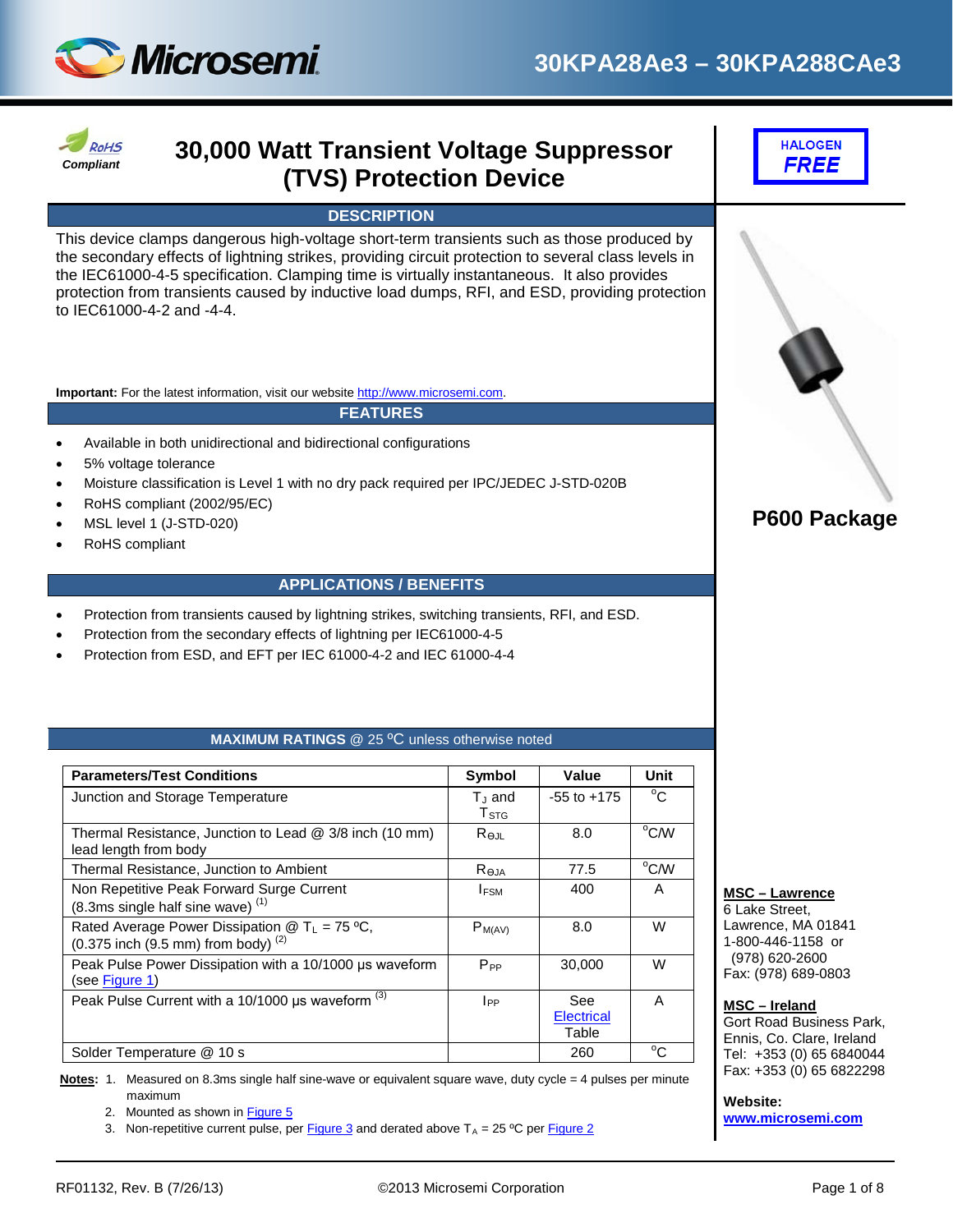![](_page_1_Picture_1.jpeg)

### **MECHANICAL and PACKAGING**

- CASE: Epoxy body meets UL94V-0
- TERMINALS: Matte-tin plating, fully RoHS compliant. Solderable per MIL-STD-750, method 2026.
- MARKING: Manufacturer ID, date code and part number
- POLARITY: For unidirectional types the color band denotes the cathode, which is positive with respect to the anode under normal TVS operation.
- TAPE & REEL option: Standard per EIA-296 (add "TR" suffix to part number). Consult factory for quantities.
- WEIGHT: Approximately 0.07 ounce (2.0 grams)
- See [Package Dimensions](#page-7-0) on last page.

![](_page_1_Figure_10.jpeg)

| <b>SYMBOLS &amp; DEFINITIONS</b> |                                                                                                                                                                                                                                                                                                                                                             |  |  |  |  |  |  |
|----------------------------------|-------------------------------------------------------------------------------------------------------------------------------------------------------------------------------------------------------------------------------------------------------------------------------------------------------------------------------------------------------------|--|--|--|--|--|--|
| Symbol                           | <b>Definition</b>                                                                                                                                                                                                                                                                                                                                           |  |  |  |  |  |  |
| $\alpha$ V(BR)                   | Temperature Coefficient of Breakdown Voltage: The change in breakdown voltage divided by the change in<br>temperature that caused it expressed in %/°C or mV/°C.                                                                                                                                                                                            |  |  |  |  |  |  |
| In.                              | Standby Current: The current through the device at rated stand-off voltage.                                                                                                                                                                                                                                                                                 |  |  |  |  |  |  |
| IPP                              | Peak Impulse Current: The maximum rated random recurring peak impulse current or nonrepetitive peak impulse<br>current that may be applied to a device. A random recurring or nonrepetitive transient current is usually due to an<br>external cause, and it is assumed that its effect will have completely disappeared before the next transient arrives. |  |  |  |  |  |  |
| $P_{PP}$                         | Peak Pulse Power. The rated random recurring peak impulse power or rated nonrepetitive peak impulse power. The<br>impulse power is the maximum-rated value of the product of $I_{PP}$ and $V_C$ .                                                                                                                                                           |  |  |  |  |  |  |
| $V_{(BR)}$                       | Breakdown Voltage: The voltage across the device at a specified current $I_{(BR)}$ in the breakdown region.                                                                                                                                                                                                                                                 |  |  |  |  |  |  |
| $V_{C}$                          | Clamping Voltage: The voltage across the device in a region of low differential resistance during the application of an<br>impulse current (I <sub>PP</sub> ) for a specified waveform.                                                                                                                                                                     |  |  |  |  |  |  |
| <b>V<sub>WM</sub></b>            | Working Standoff Voltage: The maximum-rated value of dc or repetitive peak positive cathode-to-anode voltage that<br>may be continuously applied over the standard operating temperature.                                                                                                                                                                   |  |  |  |  |  |  |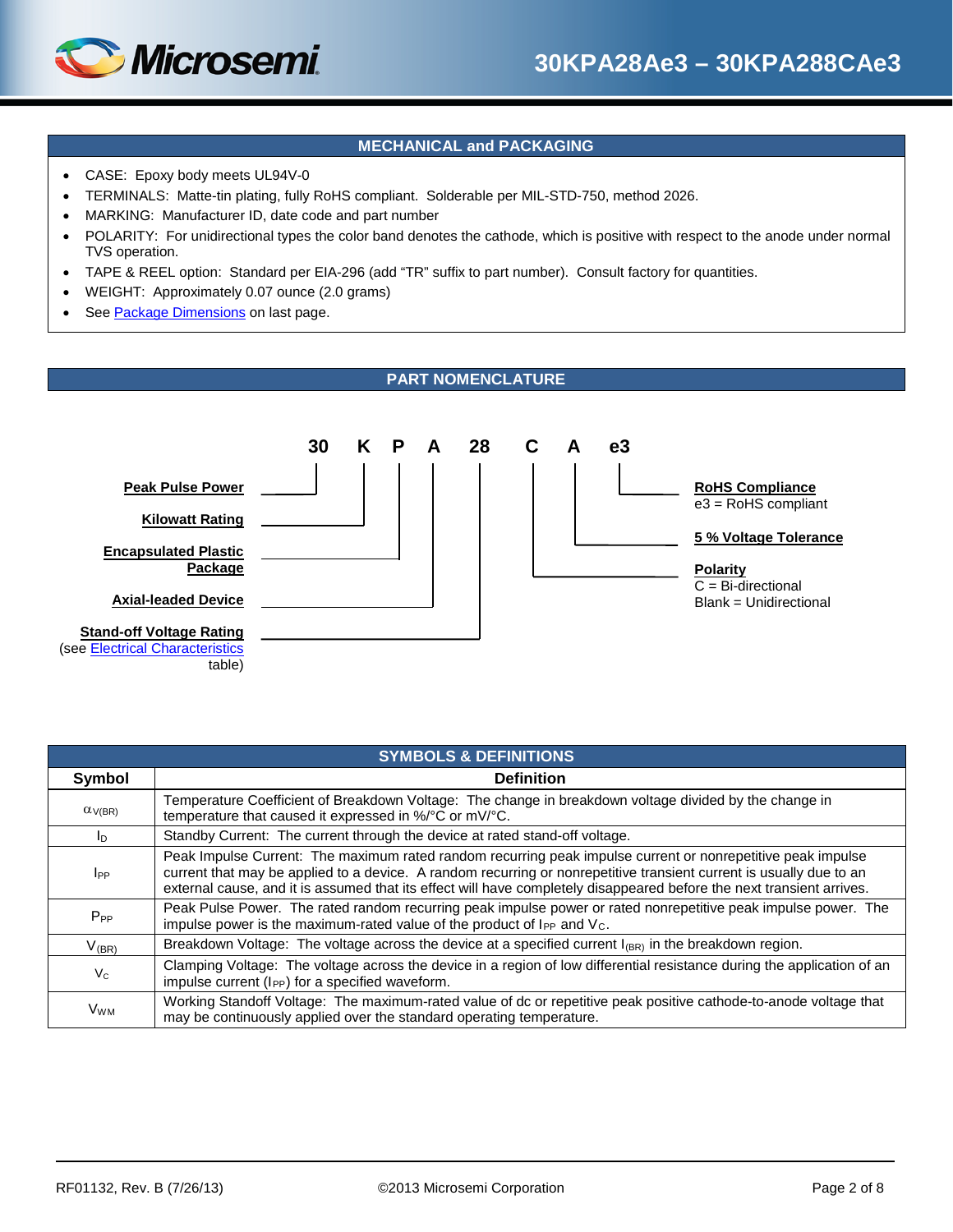![](_page_2_Picture_1.jpeg)

<span id="page-2-0"></span>

|                            |       | <b>BREAKDOWN</b><br><b>VOLTAGE<sup>(2)</sup></b> | <b>TEST</b><br><b>CURRENT</b> | <b>STAND-</b><br>OFF  | <b>MAXIMUM</b><br><b>STANDBY</b> | <b>MAXIMUM</b><br><b>PEAK PULSE</b> | <b>MAXIMUM</b><br><b>CLAMPING</b> | <b>MAXIMUM</b><br><b>TEMPERATURE</b> |
|----------------------------|-------|--------------------------------------------------|-------------------------------|-----------------------|----------------------------------|-------------------------------------|-----------------------------------|--------------------------------------|
|                            |       | $V(BR)$ $@$ $ _{(BR)}$                           | $I_{(BR)}$                    | VOLTAGE               | CURRENT <sup>(4)</sup>           | CURRENT <sup>(3)</sup>              | <b>VOLTAGE</b>                    | <b>COEFFICIENT</b>                   |
| <b>DEVICE</b>              |       | (Volts)                                          | (mA)                          | <b>V<sub>wm</sub></b> | Id @ Vwm                         | <b>IPP</b>                          | $V_c \ @$ Ipp                     | $\alpha_{V(BR)}$                     |
|                            | Min   | Max                                              |                               | (Volts)               | (µA)                             | (A)                                 | (Volts)                           | (%/ °C)                              |
| 30KPA28Ae3 / 30KPA28CAe3   | 31.28 | 34.2                                             | 50                            | 28                    | 5000                             | 606.0                               | 50.0                              | 0.1                                  |
| 30KPA30Ae3 / 30KPA30CAe3   | 33.51 | 36.7                                             | 50                            | 30                    | 5000                             | 548.9                               | 55.2                              | 0.1                                  |
| 30KPA33Ae3 / 30KPA33CAe3   | 36.90 | 40.4                                             | 50                            | 33                    | 5000                             | 517.9                               | 58.5                              | 0.1                                  |
| 30KPA36Ae3 / 30KPA36CAe3   | 40.20 | 44.0                                             | 50                            | 36                    | 5000                             | 490.3                               | 61.8                              | 0.1                                  |
| 30KPA39Ae3 / 30KPA39CAe3   | 43.60 | 47.7                                             | 20                            | 39                    | 2000                             | 450.9                               | 67.2                              | 0.1                                  |
| 30KPA42Ae3 / 30KPA42CAe3   | 46.90 | 51.3                                             | 10                            | 42                    | 1000                             | 420.8                               | 72.0                              | 0.1                                  |
| 30KPA43Ae3 / 30KPA43CAe3   | 48.00 | 52.6                                             | 10                            | 43                    | 1000                             | 415.1                               | 73.0                              | 0.1                                  |
| 30KPA45Ae3 / 30KPA45CAe3   | 50.30 | 55.0                                             | 5                             | 45                    | 250                              | 391.5                               | 77.4                              | 0.1                                  |
| 30KPA48Ae3 / 30KPA48CAe3   | 53.60 | 58.7                                             | 5                             | 48                    | 150                              | 371.3                               | 81.6                              | 0.1                                  |
| 30KPA51Ae3 / 30KPA51CAe3   | 57.00 | 62.4                                             | 5                             | 51                    | 50                               | 350.7                               | 86.4                              | 0.1                                  |
| 30KPA54Ae3 / 30KPA54CAe3   | 60.30 | 66.0                                             | 5                             | 54                    | 20                               | 331.5                               | 91.4                              | 0.1                                  |
| 30KPA58Ae3 / 30KPA58CAe3   | 64.80 | 70.9                                             | 5                             | 58                    | 20                               | 327.9                               | 92.4                              | 0.1                                  |
| 30KPA60Ae3 / 30KPA60CAe3   | 67.00 | 73.4                                             | 5                             | 60                    | 15                               | 297.1                               | 102                               | 0.1                                  |
| 30KPA64Ae3 / 30KPA64CAe3   | 71.50 | 78.3                                             | 5                             | 64                    | 10                               | 291.3                               | 104                               | 0.1                                  |
| 30KPA66Ae3 / 30KPA66CAe3   | 73.70 | 80.7                                             | 5                             | 66                    | $\mathbf{2}$                     | 283.2                               | 107                               | 0.1                                  |
| 30KPA70Ae3 / 30KPA70CAe3   | 78.20 | 85.6                                             | 5                             | 70                    | $\mathbf{2}$                     | 278.0                               | 109                               | 0.1                                  |
| 30KPA71Ae3 / 30KPA71CAe3   | 79.3  | 86.8                                             | 5                             | 71                    | 2                                | 271.1                               | 111.5                             | 0.1                                  |
| 30KPA72Ae3 / 30KPA72CAe3   | 80.4  | 88.0                                             | 5                             | 72                    | $\mathbf{2}$                     | 265.8                               | 114.0                             | 0.1                                  |
| 30KPA75Ae3 / 30KPA75CAe3   | 83.8  | 91.7                                             | 5                             | 75                    | 2                                | 253.8                               | 119.4                             | 0.1                                  |
| 30KPA78Ae3 / 30KPA78CAe3   | 87.1  | 95.4                                             | 5                             | 78                    | $\mathbf{2}$                     | 234.9                               | 129.0                             | 0.1                                  |
| 30KPA84Ae3 / 30KPA84CAe3   | 93.8  | 102.7                                            | 5                             | 84                    | 2                                | 217.7                               | 139.2                             | 0.1                                  |
| 30KPA90Ae3 / 30KPA90CAe3   | 100.5 | 110.1                                            | 5                             | 90                    | $\mathbf{2}$                     | 207.0                               | 146.4                             | 0.1                                  |
| 30KPA96Ae3 / 30KPA96Cae3   | 107.2 | 117.4                                            | 5                             | 96                    | $\mathbf{2}$                     | 194.2                               | 156.0                             | 0.1                                  |
| 30KPA102Ae3 / 30KPA102CAe3 | 113.9 | 124.7                                            | 5                             | 102                   | 2                                | 183.0                               | 165.6                             | 0.1                                  |
| 30KPA108Ae3 / 30KPA108CAe3 | 120.6 | 132.0                                            | 5                             | 108                   | $\mathbf{2}$                     | 172.9                               | 175.2                             | 0.1                                  |
| 30KPA120Ae3 / 30KPA120CAe3 | 134.0 | 146.8                                            | 5                             | 120                   | 2                                | 155.9                               | 194.4                             | 0.1                                  |
| 30KPA132Ae3 / 30KPA132CAe3 | 147.4 | 161.4                                            | 5                             | 132                   | $\mathbf{2}$                     | 142.3                               | 213.0                             | 0.1                                  |
| 30KPA144Ae3 / 30KPA144CAe3 | 160.8 | 176.1                                            | 5                             | 144                   | 2                                | 135.8                               | 223.2                             | 0.1                                  |
| 30KPA150Ae3 / 30KPA150CAe3 | 167.6 | 183.5                                            | 5                             | 150                   | $\mathbf{2}$                     | 129.8                               | 233.4                             | 0.1                                  |
| 30KPA156Ae3 / 30KPA156CAe3 | 174.3 | 190.8                                            | 5                             | 156                   | 2                                | 123.7                               | 245.0                             | 0.1                                  |
| 30KPA160Ae3 / 30KPA160CAe3 | 178.7 | 195.7                                            | 5                             | 160                   | 2                                | 120.0                               | 252.6                             | 0.1                                  |
| 30KPA168Ae3 / 30KPA168Cae3 | 187.7 | 205.5                                            | 5                             | 168                   | $\mathbf{2}$                     | 111.2                               | 272.4                             | 0.1                                  |
| 30KPA170Ae3 / 30KPA170CAe3 | 189.9 | 207.9                                            | 5                             | 170                   | 2                                | 110.2                               | 275.0                             | 0.1                                  |
| 30KPA180Ae3 / 30KPA180CAe3 | 201.1 | 220.1                                            | 5                             | 180                   | 2                                | 104.3                               | 290.4                             | 0.1                                  |
| 30KPA198Ae3 / 30KPA198CAe3 | 221.2 | 242.2                                            | 5                             | 198                   | $\mathbf{2}$                     | 94.7                                | 319.8                             | 0.1                                  |
| 30KPA216Ae3 / 30KPA216CAe3 | 241.3 | 264.2                                            | 5                             | 216                   | 2                                | 86.9                                | 348.6                             | 0.1                                  |
| 30KPA240Ae3 / 30KPA240CAe3 | 268.1 | 293.5                                            | 5                             | 240                   | 2                                | 78.3                                | 387.0                             | 0.1                                  |
| 30KPA258Ae3 / 30KPA258CAe3 | 288.2 | 315.6                                            | 5                             | 258                   | 2                                | 72.8                                | 416.4                             | 0.1                                  |
| 30KPA260Ae3 / 30KPA260CAe3 | 290.4 | 318.0                                            | 5                             | 260                   | 2                                | 72.8                                | 416.0                             | 0.1                                  |
| 30KPA270Ae3 / 30KPA270Cae3 | 301.6 | 330.2                                            | 5                             | 270                   | $\mathbf{2}$                     | 69.5                                | 436.2                             | 0.1                                  |

#### **ELECTRICAL CHARACTERISTICS** @ 25 ºC

*Continued on next page.*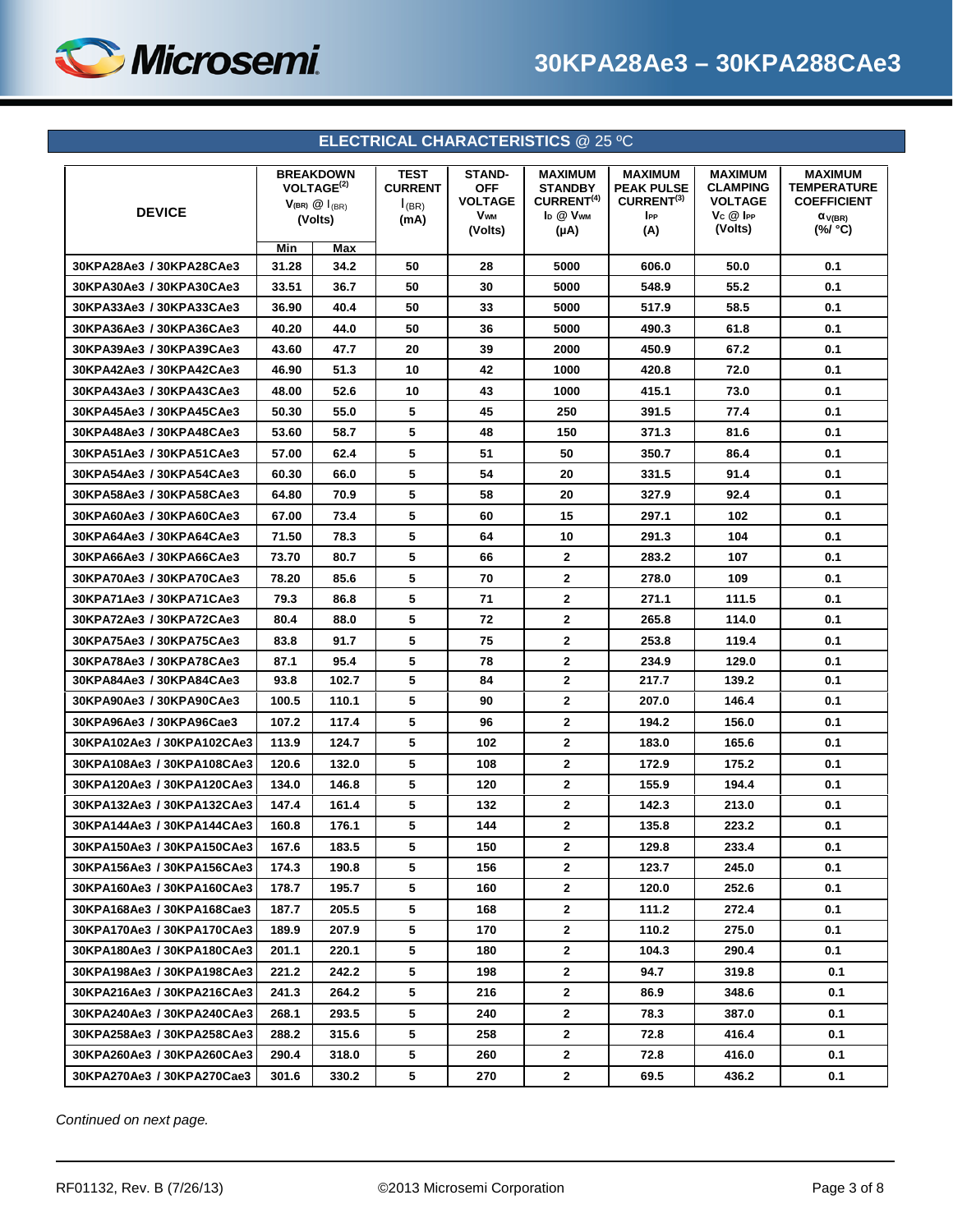![](_page_3_Picture_1.jpeg)

#### **ELECTRICAL CHARACTERISTICS** @ 25 ºC (continued)

| <b>DEVICE</b>              | <b>BREAKDOWN</b><br>VOLTAGE <sup>(2)</sup><br>$V_{(BR)}$ $\circledR$ $I_{(BR)}$<br>(Volts) |       | <b>TEST</b><br><b>CURRENT</b><br>I(BR)<br>(mA) | <b>STAND-</b><br>OFF<br><b>VOLTAGE</b><br>Vwm<br>(Volts) | <b>MAXIMUM</b><br><b>STANDBY</b><br>CURRENT <sup>(4)</sup><br>$I_{D}$ $Q$ $V_{WM}$<br>(µA) | <b>MAXIMUM</b><br><b>PEAK PULSE</b><br>$CURRENT^{(3)}$<br><b>IPP</b><br>(A) | <b>MAXIMUM</b><br><b>CLAMPING</b><br><b>VOLTAGE</b><br>$V_c \ @$ IPP<br>(Volts) | <b>MAXIMUM</b><br><b>TEMPERATURE</b><br><b>COEFFICIENT</b><br>$\alpha_{V(BR)}$<br>$(\%')^{\circ}C)$ |
|----------------------------|--------------------------------------------------------------------------------------------|-------|------------------------------------------------|----------------------------------------------------------|--------------------------------------------------------------------------------------------|-----------------------------------------------------------------------------|---------------------------------------------------------------------------------|-----------------------------------------------------------------------------------------------------|
|                            | Min                                                                                        | Max   |                                                |                                                          |                                                                                            |                                                                             |                                                                                 |                                                                                                     |
| 30KPA280Ae3 / 30KPA280CAe3 | 312.8                                                                                      | 342.4 |                                                | 280                                                      |                                                                                            | 65.3                                                                        | 464.0                                                                           | 0.1                                                                                                 |
| 30KPA288Ae3 / 30KPA288CAe3 | 321.7                                                                                      | 352.2 | 5                                              | 288                                                      |                                                                                            | 64.5                                                                        | 469.9                                                                           | 0.1                                                                                                 |

Consult factory for higher voltages.

#### <span id="page-3-0"></span>**NOTES:**

- (1) All ratings at 25 ºC unless specified otherwise.
- (2)  $V_{(BR)}$  measured after  $I_{(BR)}$  applied for 300 µs,  $I_{(BR)}$  = square wave pulse or equivalent.
- (3) Surge current waveform per **Figure 3** and derated per **Figure 2**.
- (4) For bidirectional types with  $V_{WM}$  of 30 volts and less, the  $I_D$  limit is doubled.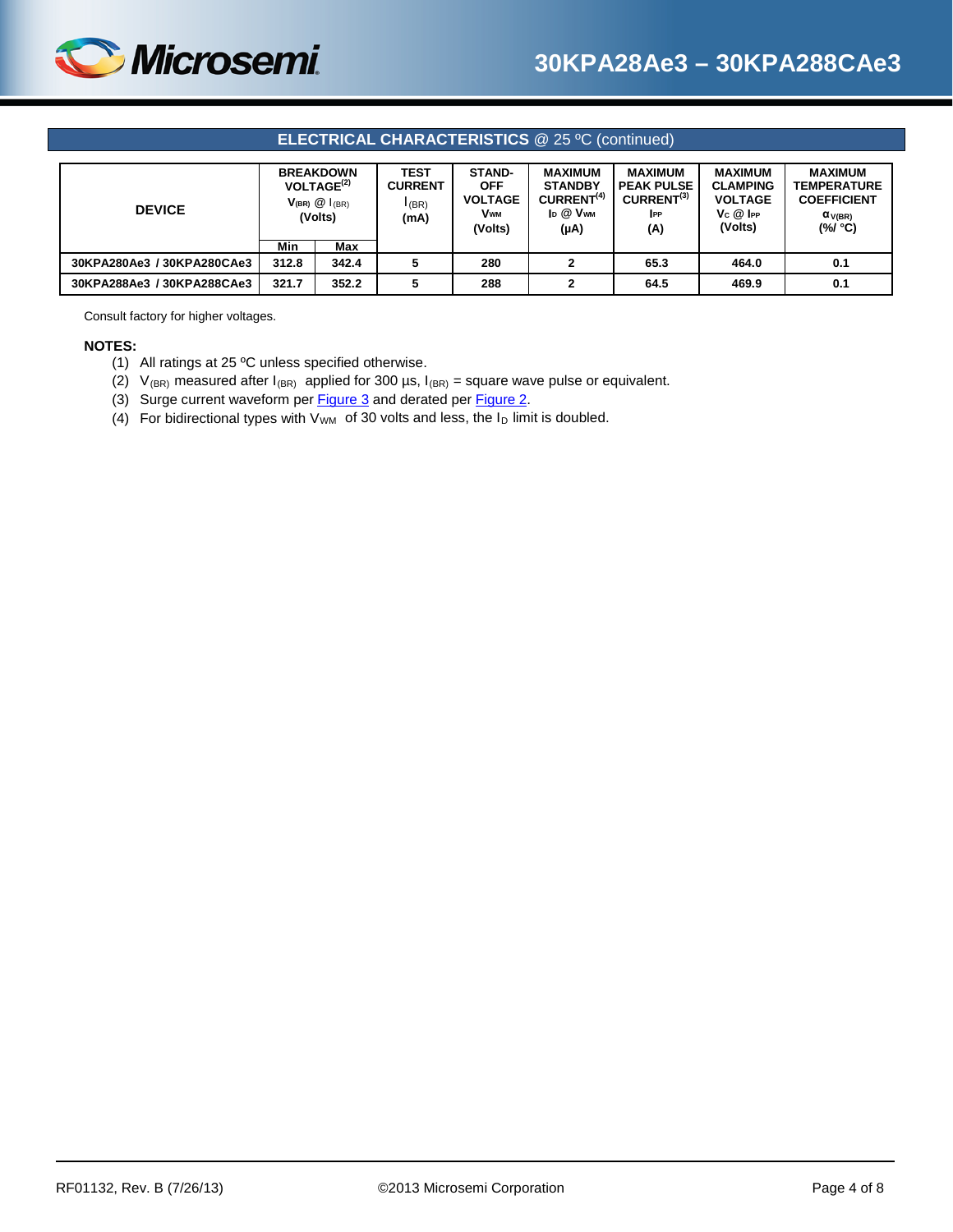![](_page_4_Picture_1.jpeg)

**GRAPHS**

![](_page_4_Figure_3.jpeg)

Peak Pulse Power Rating Curve

![](_page_4_Figure_5.jpeg)

Pulse Derating Curve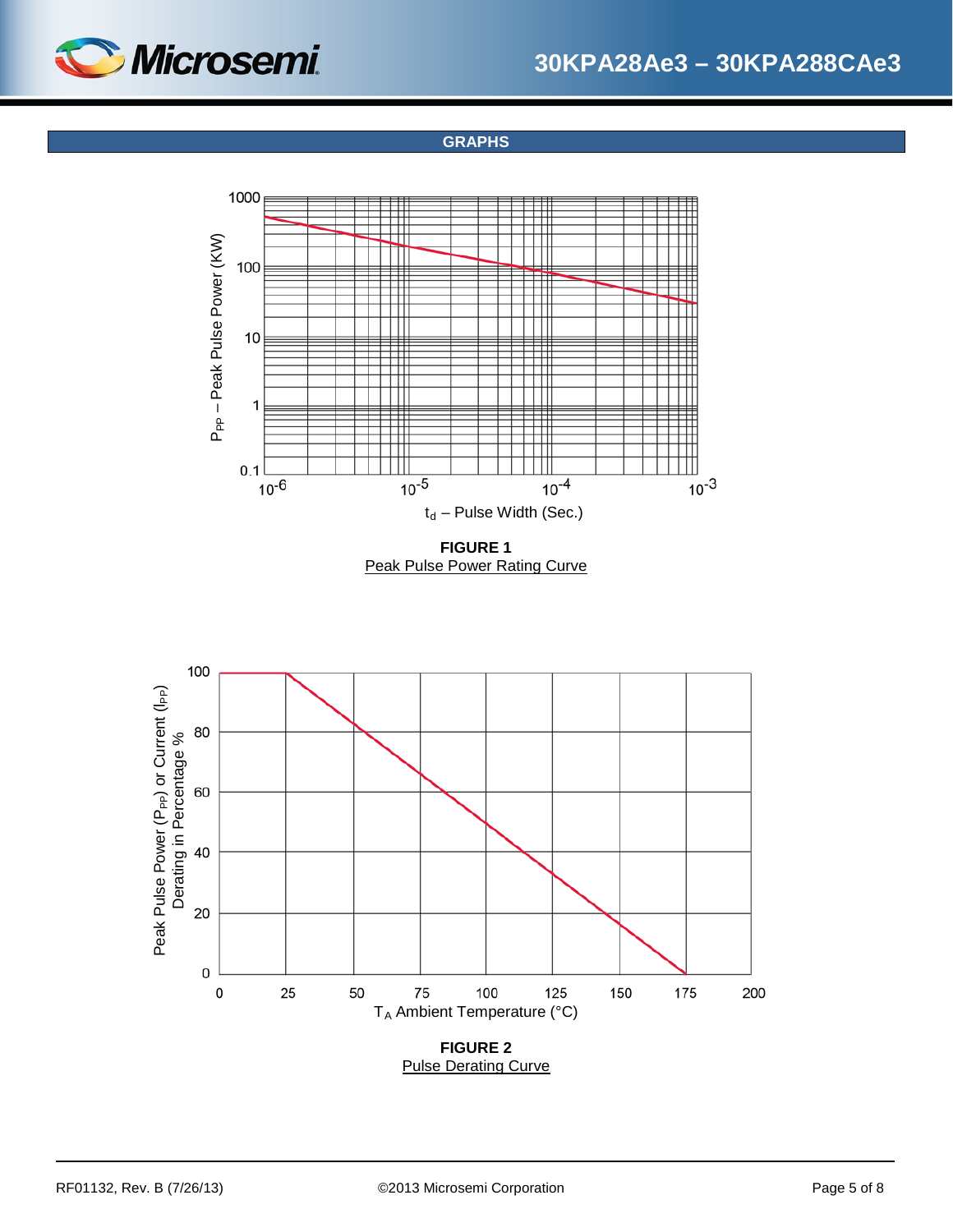![](_page_5_Picture_1.jpeg)

### **GRAPHS** (continued)

![](_page_5_Figure_3.jpeg)

**FIGURE 3** Pulse Waveform for 10/1000 Exponential Surge

<span id="page-5-0"></span>![](_page_5_Figure_5.jpeg)

![](_page_5_Figure_6.jpeg)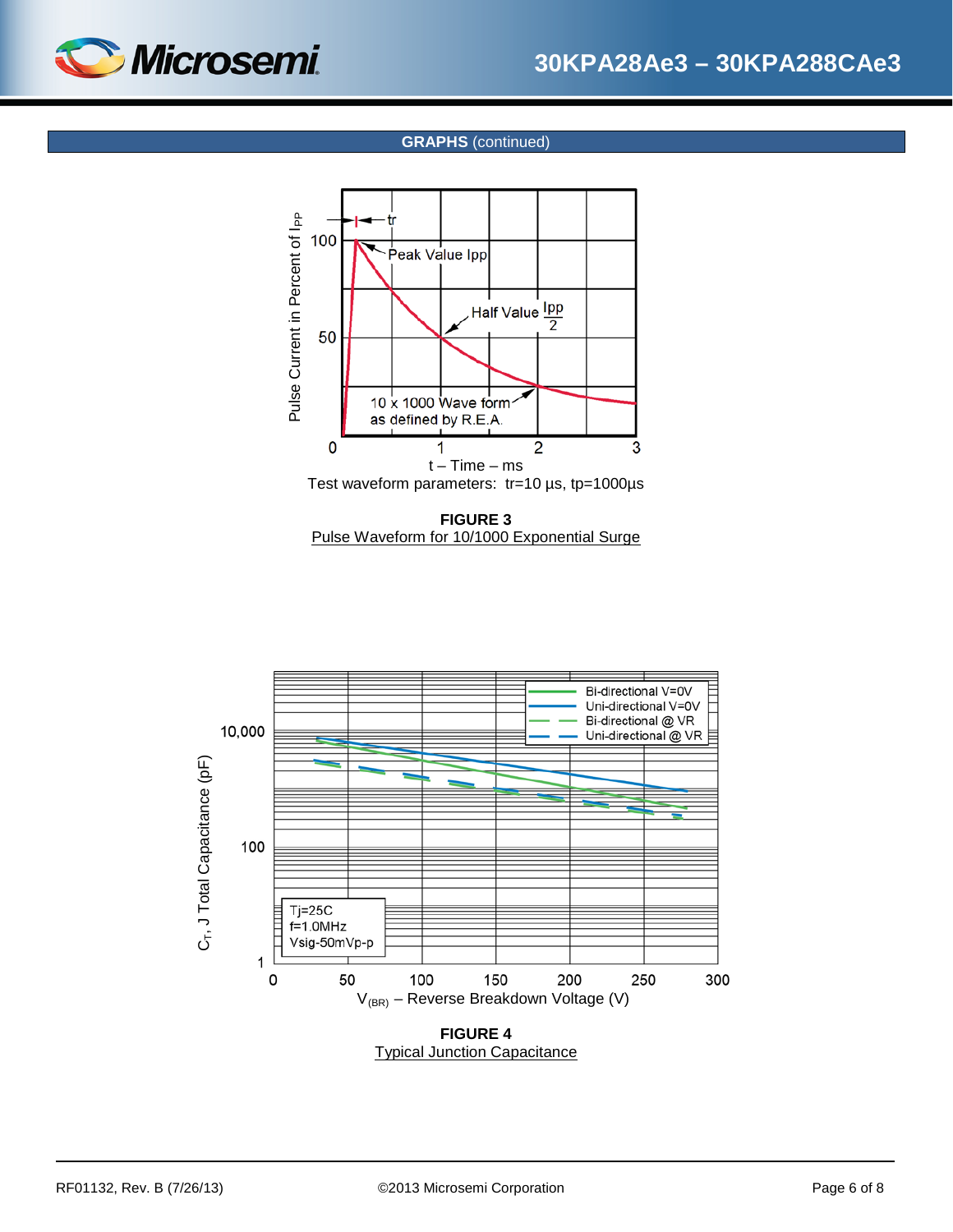![](_page_6_Picture_1.jpeg)

**GRAPHS** (continued)

![](_page_6_Figure_3.jpeg)

**FIGURE 5 Steady State Power Derating Curve** 

<span id="page-6-0"></span>![](_page_6_Figure_5.jpeg)

Maximum Non-repetitive Forward Surge Current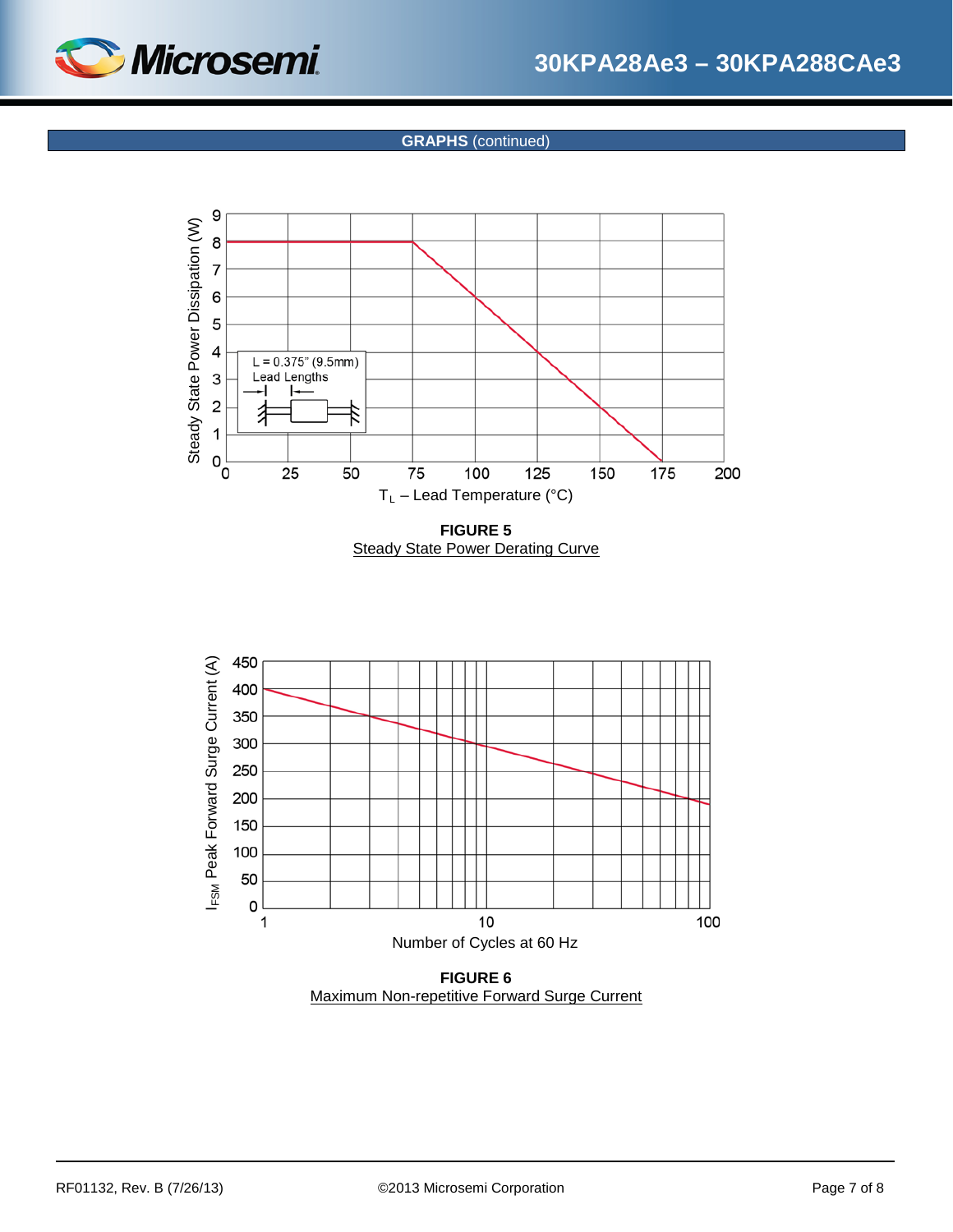<span id="page-7-0"></span>![](_page_7_Picture_0.jpeg)

# **30KPA28Ae3 – 30KPA288CAe3**

### **PACKAGE DIMENSIONS**

![](_page_7_Figure_3.jpeg)

|     | <b>Dimensions</b> |       |                    |       |  |  |  |  |  |
|-----|-------------------|-------|--------------------|-------|--|--|--|--|--|
| Dim | Inch              |       | <b>Millimeters</b> |       |  |  |  |  |  |
|     | Min<br>Max        |       | Min                | Max   |  |  |  |  |  |
| LL  | 0.750             |       | 19.05              |       |  |  |  |  |  |
| BL  | 0.340             | 0.360 | 8.645              | 9.135 |  |  |  |  |  |
| BD  | 0.340             | 0.360 | 8.645              | 9.135 |  |  |  |  |  |
| LD  | 0.047             | 0.053 | 1.194              | 1.346 |  |  |  |  |  |